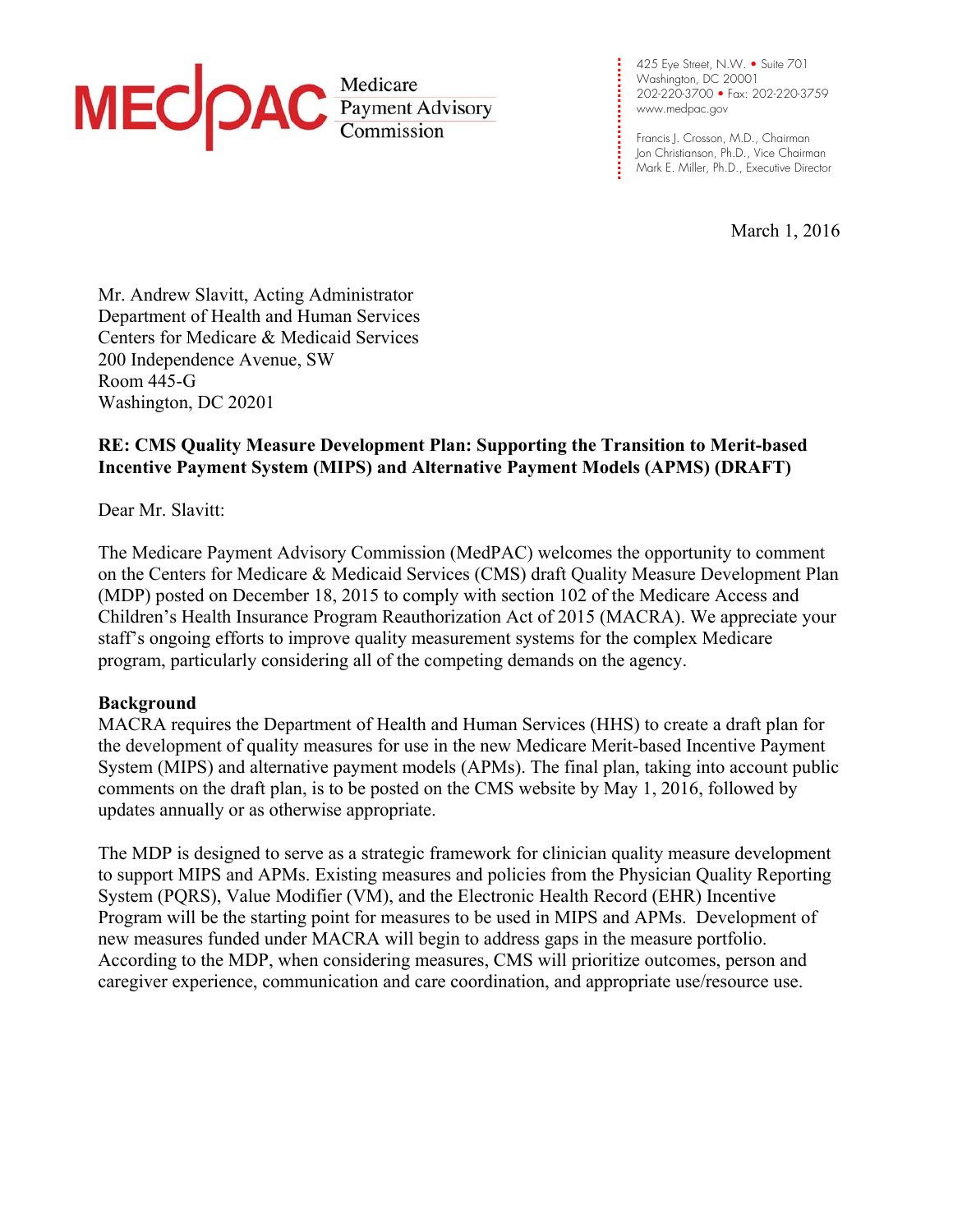Andrew Slavitt Acting Administrator Page 2

### **Comments**

#### *Focus on outcome measures in Medicare*

Over the past few years, the Commission has become increasingly concerned that Medicare's current quality measurement programs are becoming "over-built," and relying on too many clinical process measures that are, at best, weakly correlated with health outcomes of importance to beneficiaries and the program. Relying on a large number of process measures reinforces payment incentives in Medicare fee-for-service (FFS) to overprovide and overuse measured services, as opposed to use the services appropriately. Process measures are also burdensome on providers to report, while yielding limited information to support clinical improvement.

CMS should move quickly to eliminate process measures that weakly correlate with health outcomes, measure basic standards of care, or reinforce the incentive to provide low-value care. CMS should also retire measures on which providers have achieved full performance (i.e., most providers report 100% or close to it).

## *Alternative approach to measuring Medicare quality*

The Commission supports using more outcome quality measures in Medicare, but understands that measuring outcomes is challenging because of the need for adequate sample sizes, and the cost of collecting health outcomes data from patients. As detailed in the Commission's June 2014 and June 2015 reports to the Congress, an alternative approach to measuring Medicare FFS quality would use a small set of population-based outcome measures to evaluate quality at the population level in a local area. Possible measures include potentially avoidable hospital admissions, potentially avoidable emergency department visits, and potentially avoidable readmissions.

In our June 2014 report to the Congress, we acknowledged that while these population-based outcome measures would be a valid source of quality measurement, they would likely not be appropriate for adjusting FFS Medicare payments within a local area, because FFS providers have not explicitly agreed to be responsible for a population of beneficiaries. At least for the foreseeable future, FFS Medicare will need to continue to rely on some provider-based quality measures to make payment adjustments. However, CMS should use provider-based quality measures of health outcomes or intermediate outcomes where feasible, and eliminate the low-value process measures used in PQRS.

## *Core Quality Measures Collaborative*

The MDP notes that CMS will continue to actively participate in the Core Quality Measures Collaborative to promote the development of core measure sets that support multi-payer alignment. Over the past 18 months, CMS worked with private sector payers and other stakeholders, to gain consensus around sets of physician quality measures. The seven core measure sets are intended to promote alignment of quality measures and reduce the burden and confusion physicians face as they track and report on a growing and diverse number of quality measures across payers. CMS is already using measures from each of the core sets in PQRS, VM, EHR Incentive Program, and the Medicare Shared Savings Program.

The Commission applauds CMS's commitment and the efforts of the Collaborative to align and harmonize measures used by public and private payers. However, the first core sets of the